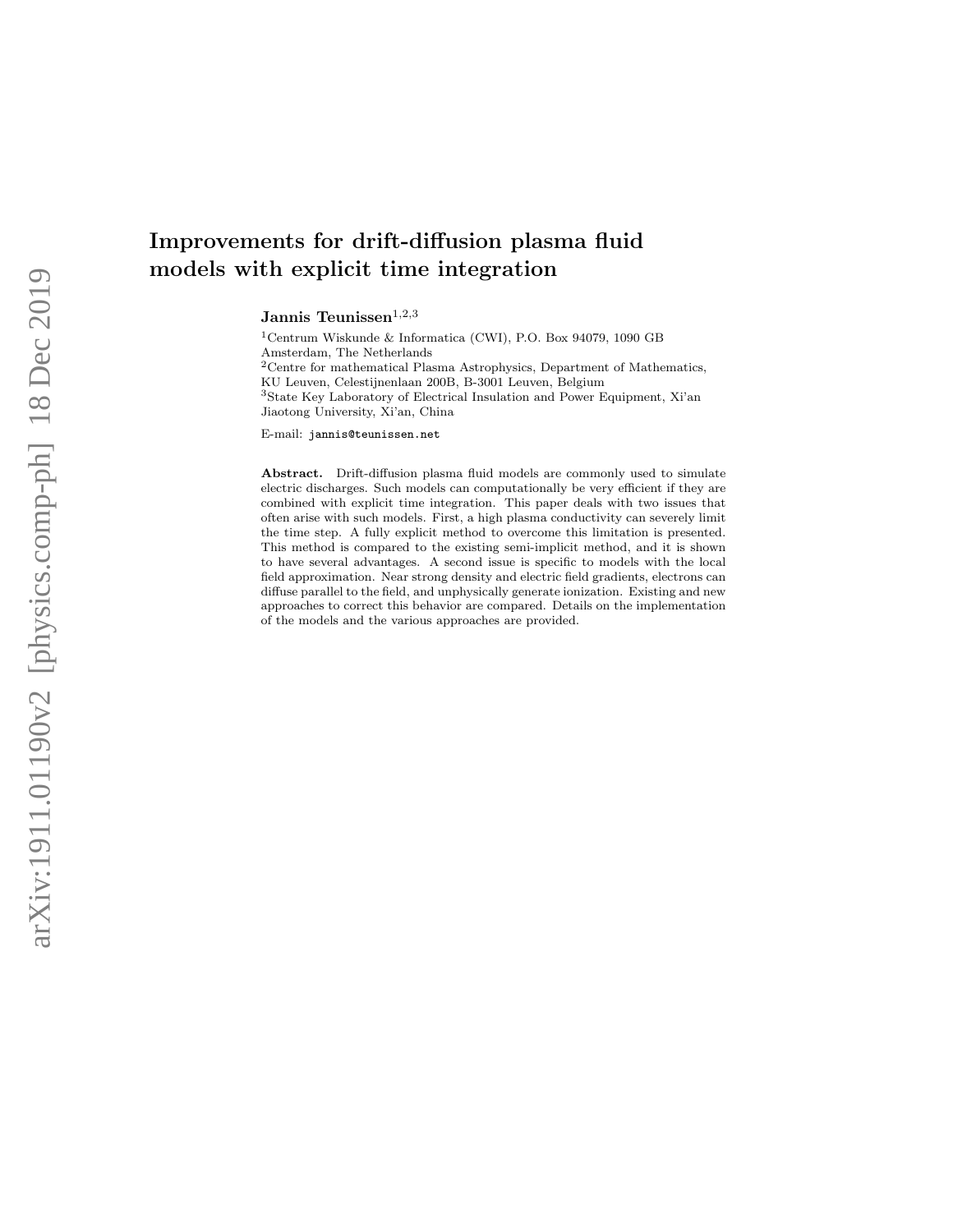#### 1. Introduction

Simulations of electric discharges are often performed with plasma fluid models [\[1,](#page-9-0) [2,](#page-9-1) [3\]](#page-9-2). Such models require that the mean free path of electrons is small compared to characteristic length scales of the discharge, so they typically become more accurate at higher pressures (e.g. 1 bar). This paper specifically considers drift-diffusion (DD) models with the local field approximation (LFA), which are referred to as DD-LFA models. Such models are commonly used to simulate e.g., streamer discharges [\[4,](#page-9-3) [5,](#page-9-4) [6,](#page-9-5) [7,](#page-10-0) [8\]](#page-10-1), plasma jets [\[9,](#page-10-2) [10\]](#page-10-3) and dielectric barrier discharges [\[11\]](#page-10-4).

Compared to particle simulations, fluid models are often much more computationally efficient [\[12\]](#page-10-5). Only a few densities have to be evolved per grid cell, instead of tens or hundreds of particles. Updating these densities in time is relatively cheap when an *explicit* time integrator is used, with which the state at time  $t + \Delta t$  can explicitly be constructed from the previous state(s). The numerical implementation of a DD-LFA model is discussed in section [2.](#page-1-0)

However, due to the coupling of charged species to the electric field, an explicit time integrator leads to a restriction on the time step  $\Delta t \leq \varepsilon_0/\sigma$ , where  $\varepsilon_0$  is the permittivity of vacuum and  $\sigma$  the plasma conductivity. This restriction is discussed in more detail in section [3.](#page-3-0) A new explicit approach is introduced, which avoids the time step restriction by limiting the conductivity of the plasma. The new method is compared to the existing semi-implicit method [\[13,](#page-10-6) [14,](#page-10-7) [15\]](#page-10-8) in several test cases.

Near strong electric field and density gradients, the LFA loses (some of) its validity. An unphysical effect that can occur is that electrons diffuse parallel to the electric field into a high-field region, where they generate ionization. This problem is discussed in detail in section [4.](#page-6-0) Existing and new approaches to correct this behavior are discussed and tested.

For simplicity, the test cases presented in this paper are one-dimensional. However, the issues addressed are particularly relevant for 2D and 3D simulations, which require both high computational efficiency (and thus explicit schemes) and robustness, due to the sharp gradients and the geometrical complexity that can occur.

### <span id="page-1-0"></span>2. The DD-LFA model

In this section, a simple DD-LFA (drift-diffusion with local field approximation) model is introduced. Detailed discussions of the validity of this model, which are outside the scope of the present paper, can be found in e.g. [\[12,](#page-10-5) [16,](#page-10-9) [17,](#page-10-10) [18,](#page-10-11) [19,](#page-10-12) [20,](#page-10-13) [21\]](#page-10-14). A brief summary is given below.

The accuracy of the LFA depends on the time scale of electron energy relaxation (to the local conditions) compared to other time scales of interest. This energy relaxation occurs through electron-neutral collisions, in particular inelastic ones. In molecular gases at e.g. 1 bar, the LFA therefore works better than in a noble gas at low pressure, if other conditions are kept the same. However, even under favorable conditions, the LFA cannot capture certain (non-local) effects, for example due to spatial density gradients or due to spatial or temporal electric field gradients.

On the other hand, an advantage of the LFA is that only a single equation has to be solved for electrons. Perhaps more important is that the electric field strength is a relatively well-behaved parameter for determining transport coefficients: it is non-negative, well-defined everywhere, and there is a direct link to measured or computed transport coefficients in uniform fields.

# 2.1. Model formulation

The DD-LFA model considered here was chosen to be as simple as possible. Only electrons and a single positive immobile ion species are included

<span id="page-1-2"></span>
$$
\partial_t n_e = -\nabla \cdot \mathbf{\Gamma} + S,
$$
  
\n
$$
\partial_t n_p = S,
$$
\n(1)

where  $n_e$  is the electron density,  $n_p$  the positive ion density,  $\Gamma$  the electron flux and S the ionization source term. With the drift-diffusion approximation,  $\Gamma$  is given by a drift and a diffusion component

<span id="page-1-3"></span>
$$
\mathbf{\Gamma} = \mathbf{\Gamma}^{\text{drift}} + \mathbf{\Gamma}^{\text{diff}} = -n_e \mu_e \mathbf{E} - D_e \nabla n_e, \tag{2}
$$

where  $\mu_e$  is the electron mobility,  $\boldsymbol{E}$  the electric field vector and  $D_e$  the electron diffusion coefficient. The electron-impact ionization term is

<span id="page-1-1"></span>
$$
S = \bar{\alpha}\mu_e|\mathbf{E}|n_e = \bar{\alpha}|\mathbf{\Gamma}^{\text{drift}}|,\tag{3}
$$

where  $\bar{\alpha}$  is the effective ionization coefficient (i.e., ionization minus attachment), and  $|E|$  is the norm of the electric field. With the local field approximation,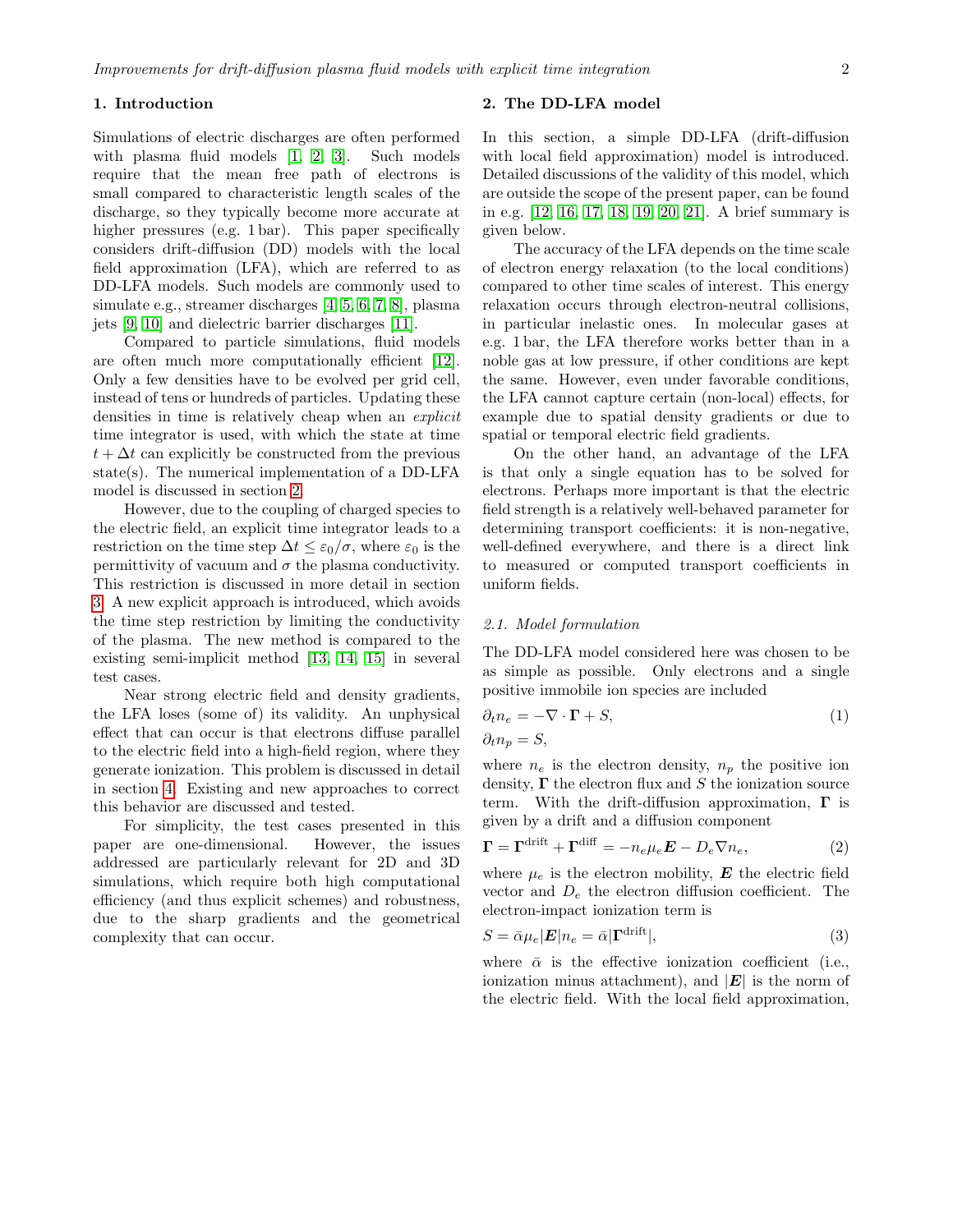

<span id="page-2-0"></span>Figure 1. Illustration of a finite-volume discretization in 1D. Densities  $n_i$  are stored at cell centers. Fluxes  $\Gamma_{i+1/2}$  and electric fields  $E_{i+1/2}$  are located at cell faces.

the electron velocity distribution is assumed to be relaxed to the local electric field, so that  $\mu_e$ ,  $D_e$  and  $\bar{\alpha}$ are functions of  $|E|$ .

For general (multidimensional) simulations, the electric field is computed from the electrostatic potential  $\phi$  as  $\mathbf{E} = -\nabla \phi$ , and  $\phi$  is obtained by solving a Poisson equation. In simple cases without dielectrics or electrodes, this Poisson equation looks as follows

<span id="page-2-1"></span>
$$
\nabla^2 \phi = -\rho/\varepsilon_0,\tag{4}
$$

where  $\varepsilon_0$  is the permittivity of vacuum,  $\rho = (n_p$  $n_e$ )e the charge density and e the elementary charge. For the 1D simulations considered here, the situation simplifies, as described below.

### 2.2. Finite volume implementation

Fluid simulations of electric discharges are often performed with finite volume (FV) methods, see e.g. [\[22,](#page-10-15) [23\]](#page-10-16). With a FV method, fluxes are computed at the faces of a cell, and the volume-averaged densities inside a cell are updated with these fluxes, see figure [1.](#page-2-0)

The flux is here computed using a slope limiter, as described in [\[24,](#page-10-17) [25\]](#page-10-18). The idea behind slope limiters is to interpolate cell-centered densities to the cell faces (where the flux has to be computed) in such a way that numerical errors do not grow in time. The scheme's implementation in 1D is as follows. If  $v = -\mu_e E_{i+1/2}$ is the drift velocity at cell face  $i + 1/2$ , then  $\Gamma_{i+1/2}^{\text{drift}}$  is computed as

$$
\Gamma_{i+1/2}^{\text{drift}} = \begin{cases} v [n_{i+1} - \psi(1/r_{i+1})(n_{i+1} - n_i)] & v < 0 \\ v [n_i + \psi(r_i)(n_{i+1} - n_i)] & v \ge 0 \end{cases}
$$

where  $r_i = (n_i - n_{i-1})/(n_{i+1} - n_i)$  and  $\psi(x)$  is the limiter function. For brevity of notation, the electron density in cell  $i$  is here (and later in the paper) indicated by  $n_i$ . Note that if  $\psi(x) = 0$ , the flux is given by the first-order upwind method. As in [\[24,](#page-10-17) [25\]](#page-10-18), the Koren [\[26\]](#page-10-19) limiter is used, given by

$$
\psi(x) = \max(0, \min(1, (2+x)/6, x)).
$$

The diffusive flux is computed as

$$
\Gamma_{i+1/2}^{\text{diff}} = -D_e(n_{i+1} - n_i)/\Delta x,
$$

 $\ddot{\phantom{a}}$ 

where  $\Delta x$  is the grid spacing. Note that with the LFA,  $\mu_e$  and  $D_e$  depend on  $|\mathbf{E}|$  at the cell face. In 1D, one can simply take the absolute value, but in multiple dimensions this requires some type of interpolation for the extra components, see e.g. [\[25\]](#page-10-18).

Unless specified otherwise, source terms are evaluated at the cell centers. Equation [\(3\)](#page-1-1) is then implemented as

<span id="page-2-4"></span>
$$
S_i = \bar{\alpha}\mu_e |E_i| n_i,\tag{5}
$$

where  $\bar{\alpha}$  and  $\mu_e$  depend on the electric field strength at the cell center  $|E_i|$ , which is here computed as  $|E_i| = |E_{i-1/2}+E_{i+1/2}|/2$ . As will be shown in sections [3](#page-3-0) and [4,](#page-6-0) it is sometimes beneficial to evaluate the source term at cell faces using the electron flux. On a grid with square cells (e.g.,  $\Delta x = \Delta y$ ), equation [\(3\)](#page-1-1) can then be implemented as

<span id="page-2-3"></span>
$$
S_i = 1/N \sum \bar{\alpha}_{\text{face}} |\Gamma^{\text{drift}}_{\text{face}}|,\tag{6}
$$

where the sum runs over all N cell faces,  $\bar{\alpha}_{\text{face}}$  depends on the electric field at the cell face, and  $\Gamma_{\text{face}}^{\text{drift}}$  is the drift flux through the cell face.

Time integration is here performed with the explicit trapezoidal rule, as in [\[24,](#page-10-17) [25\]](#page-10-18). If equation [\(1\)](#page-1-2) is written as  $\mathbf{y}'(t) = \mathbf{f}(\mathbf{y})$ , then this scheme is given by

$$
\tilde{\mathbf{y}}_{t+1} = \mathbf{y}_t + \Delta t \, \mathbf{f}(\mathbf{y}_t)
$$
\n
$$
\mathbf{y}_{t+1} = \mathbf{y}_t + \frac{\Delta t}{2} \left[ \mathbf{f}(\mathbf{y}_t) + \mathbf{f}(\tilde{\mathbf{y}}_{t+1}) \right].
$$

Note that this is an *explicit* scheme, i.e., that  $y_{t+1}$ can explicitly be computed from  $y_t$ . Additionally, the classic fourth-order Runge-Kutta time integrator (RK4) is used for some of the convergence tests in section [3.](#page-3-0) For most of the tests performed here, the time step  $\Delta t$  is fixed. In other cases, it is determined as

<span id="page-2-2"></span>
$$
\Delta t = 0.9 \times \min\left(0.5 \tau_{\text{CFL}}, \frac{1}{1/\tau_{\text{CFL}} + 1/\tau_{\text{D}}}\right),\tag{7}
$$

where  $\tau_{\text{CFL}}$  and  $\tau_{\text{D}}$  are given by the minimum values of  $\Delta x/v$  and  $\Delta x^2/(2D_e)$ , respectively. Another time step restriction related to the plasma conductivity is sometimes required, see section [3](#page-3-0) and specifically equation [\(13\)](#page-3-1).

A new electric field is computed after each (sub)step of the time integrator. In 1D, this is done by starting from a guess for the electric field at the boundary of the domain. The electric fields at all other cell faces can then be obtained from

$$
E_{i+1/2} = E_{i-1/2} + \Delta x \rho_i / \varepsilon_0,
$$

after which the total voltage difference over the domain is determined. Finally, a constant background field is added to ensure the voltage difference becomes the desired applied voltage.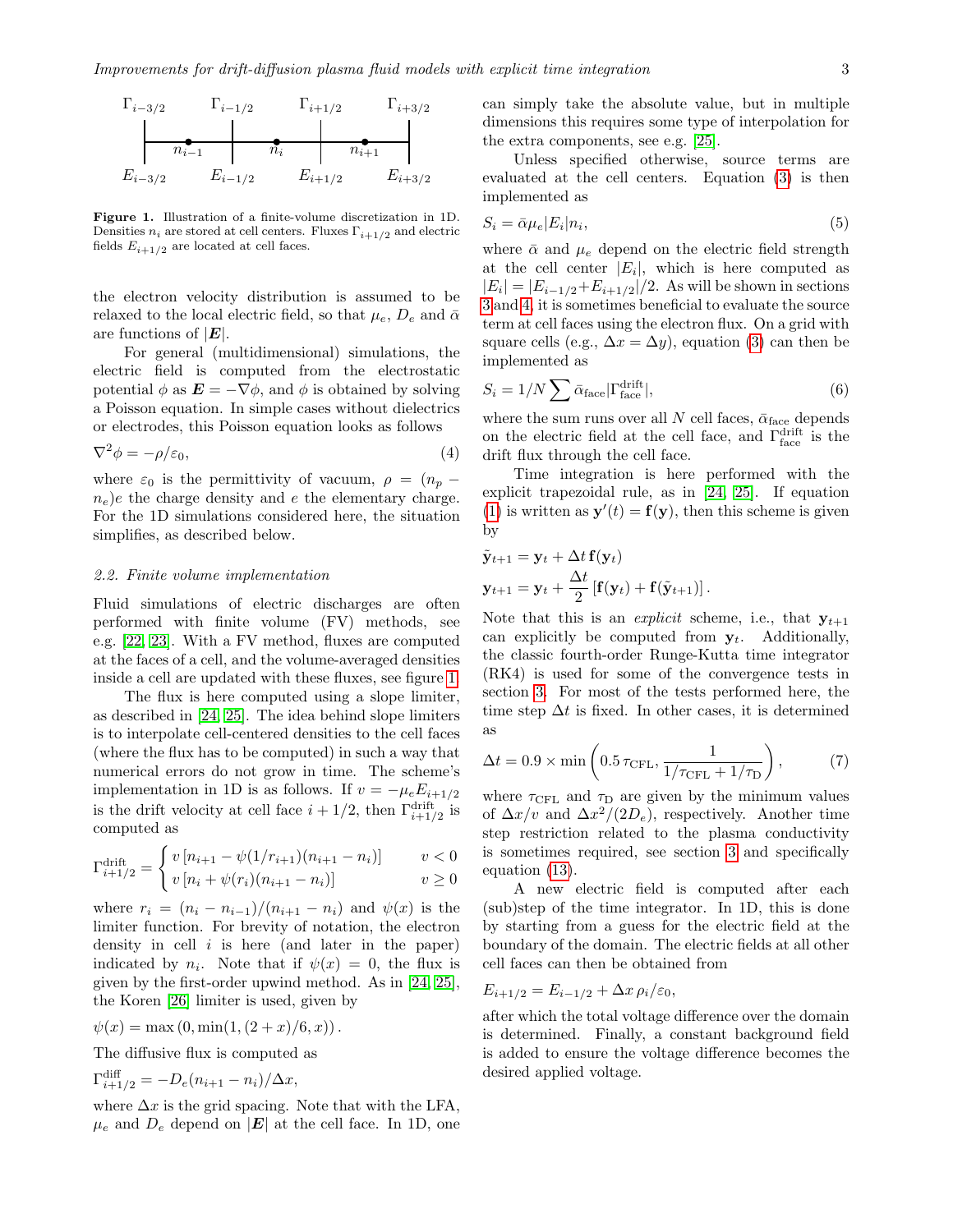#### <span id="page-3-0"></span>3. The dielectric relaxation time

In a plasma, the movement of charged species is tightly coupled to the electric field. In general, charges move to screen electric fields that are present within the plasma. A characteristic time scale for this screening is the dielectric relaxation time, also known as the Maxwell time [\[27,](#page-10-20) [28\]](#page-10-21)

<span id="page-3-3"></span>
$$
\tau = \varepsilon_0/\sigma,\tag{8}
$$

where  $\sigma$  is the plasma conductivity. For the discharges considered here, the conductivity is given by

$$
\sigma = e \sum_{k} \mu_k n_k,
$$

where  $\mu_k$  and  $n_k$  are the species mobilities and densities. Typically, the contribution of the electron mobility  $\mu_e$  dominates, so that  $\sigma \approx e \mu_e n_e$ . In section [3.1,](#page-3-2) it is shown that for plasma models with explicit time integration, a time step restriction  $\Delta t \leq \varepsilon_0/\sigma$  is required.

# <span id="page-3-2"></span>3.1. Derivation

Equation [\(8\)](#page-3-3) is derived along the lines of [\[28\]](#page-10-21). First, recall Maxwell-Ampère's equation

$$
\nabla \times \boldsymbol{B} = \mu_0 (\boldsymbol{J} + \varepsilon_0 \partial_t \boldsymbol{E}), \tag{9}
$$

where  $\bm{B}$  is the magnetic field,  $\mu_0$  the permeability of free space and  $\boldsymbol{J}$  the electric current density. Since the divergence of a curl is zero, it follows that

<span id="page-3-4"></span>
$$
\nabla \cdot (\mathbf{J} + \varepsilon_0 \partial_t \mathbf{E}) = 0. \tag{10}
$$

In the electrostatic approximation with  $\mathbf{B} = 0$  it can be assumed that  $J$  and  $E$  are (anti-)parallel, since the drift flux is generally (anti-)parallel to  $\boldsymbol{E}$  and since the same typically holds for the diffusive fluxes. The divergence can then be transformed into a single spatial derivative, and the generic solution of equation [\(10\)](#page-3-4) is

$$
\partial_t E = -J/\varepsilon_0 + C,\tag{11}
$$

where  $C$  depends on changes elsewhere in the system[‡](#page-3-5). Plugging in  $J = \sigma E + J^{\text{diff}}$ , where  $J^{\text{diff}}$  are diffusive terms that do not depend on  $E$ , gives

<span id="page-3-6"></span>
$$
\partial_t E = -\frac{\sigma}{\varepsilon_0} E - J^{\text{diff}}/\varepsilon_0 + C. \tag{12}
$$

When systems with the dynamics of equation [\(12\)](#page-3-6) are numerically integrated with an explicit method, it is typically required that

<span id="page-3-1"></span>
$$
\Delta t \le \varepsilon_0/\sigma,\tag{13}
$$

otherwise errors grow in time. A physical interpretation of this restriction is that for larger time steps the electric field can reverse, and even be amplified in the reverse direction, which leads to growing errors.

<span id="page-3-5"></span> $\ddagger$  In 1D,  $C = 0$  as long as the boundary conditions do not change in time.

#### 3.2. Semi-implicit approach

The time step restriction of equation [\(13\)](#page-3-1) can be avoided by solving the plasma fluid equations fully implicitly in time. However, obtaining such implicit solutions is usually computationally expensive, in particular in 2D and 3D, which is in part due to the non-linear coupling with the electric field. For this reason, semi-implicit discretizations [\[13,](#page-10-6) [14,](#page-10-7) [15\]](#page-10-8) have frequently been used. The idea is to first predict the electric field at  $t + \Delta t$  by solving a Poisson equation

<span id="page-3-8"></span>
$$
-\nabla^2 \tilde{\phi} = \nabla \cdot \tilde{E} = \frac{1}{\varepsilon_0} \sum_k q_k \tilde{n}_k, \qquad (14)
$$

where tildes ( $\tilde{\ }$ ) indicate estimates at  $t + \Delta t$ ,  $\phi$  is the electric potential,  $q_k$  the charge of species k and  $\tilde{n}_k$ its density. Since source terms create no net charge, densities can predicted using only the flux Γ, see equation [\(2\)](#page-1-3):

<span id="page-3-7"></span>
$$
\tilde{n}_k = n_k^t + \Delta t \, \nabla \cdot \mathbf{\Gamma}_k(n_k^t, \mu_k^t, D_k^t, \tilde{E}),\tag{15}
$$

where the superscript  $t$  indicates quantities known at the present time. Combining equations [\(15\)](#page-3-7), [\(14\)](#page-3-8) and [\(2\)](#page-1-3) leads to a variable-coefficient elliptic PDE, which can be solved to obtain  $\phi$  and **E**. Afterwards, the fluid equations can be solved using  $\tilde{E}$ . Such a semi-implicit approach has the following properties:

- The time step restriction of equation [\(13\)](#page-3-1) is avoided.
- The scheme is first order accurate in time.
- The resulting variable-coefficient elliptic PDE can be solved quite efficiently, but the cost is typically higher than for constant-coefficient cases such as equation [\(4\)](#page-2-1).

#### 3.3. Current-limited approach

Instead of solving equations implicitly or imposing a restriction on the time step  $\Delta t$ , another option is to limit the conductivity to allow for a larger time step. Equation [\(13\)](#page-3-1) then becomes

<span id="page-3-9"></span>
$$
\sigma \le \varepsilon_0/\Delta t. \tag{16}
$$

If both sides are multiplied with  $|E_j|$ , where  $E_j$  is the  $j<sup>th</sup>$  component of the electric field, and it is assumed that  $\sigma \approx e\mu_e n_e$ , equation [\(16\)](#page-3-9) can be rewritten as

<span id="page-3-10"></span>
$$
\mu_e |E_j| n_e \le \varepsilon_0 |E_j| / (e \Delta t). \tag{17}
$$

The left-hand side of equation [\(17\)](#page-3-10) is equal to  $|\Gamma_j^{\text{drift}}|$ , where  $\Gamma_j^{\text{drift}}$  is the  $j^{\text{th}}$  component of the electron drift flux, see equation [\(2\)](#page-1-3). Instead of limiting only the drift component, it is often preferable to limit the *total* electron flux  $|\Gamma_j| = |\Gamma_j^{\text{drift}} + \Gamma_j^{\text{diff}}|$ , because diffusive fluxes can also be large near strong density gradients. This is here done according to the following expression

<span id="page-3-11"></span>
$$
|\Gamma_j| \le \varepsilon_0 E^* / (e \Delta t), \tag{18}
$$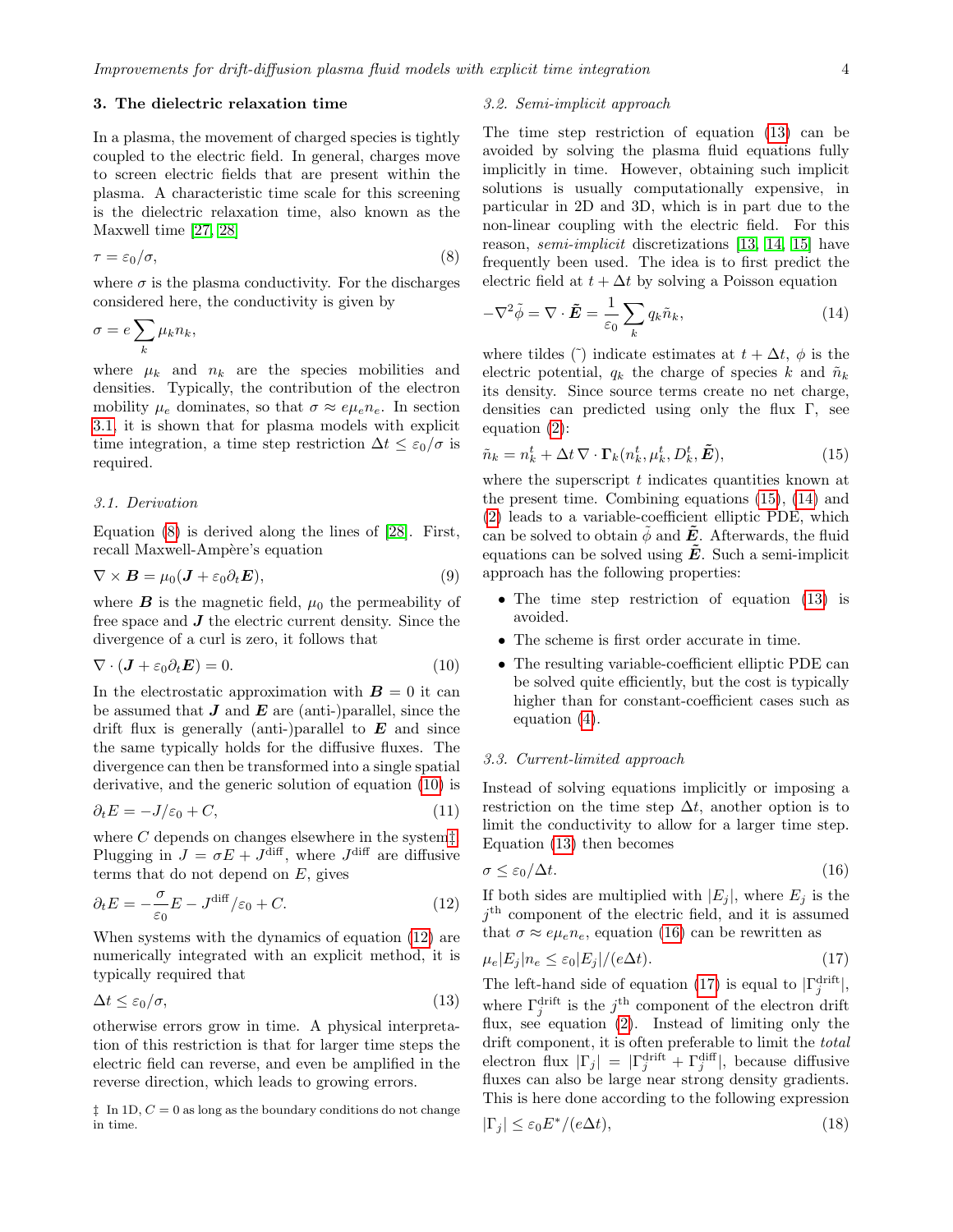where  $E^*$  should also take diffusion into account. If diffusion is dominant, electron drift and diffusive fluxes will quickly balance each other, and a reasonable choice for  $E^*$  is the electric field at which this occurs. Solving equation [\(2\)](#page-1-3) for  $|\Gamma_j| = 0$  gives  $|E_j| = D_e |\partial_j n_e|/(n_e \mu_e),$ where  $\partial_j$  is the derivative in direction *i*. Conversely, if the drift flux is dominant,  $E^*$  should be set to  $|E_j|$ , as was done above. As a general expression for  $E^*$ , the maximum of these two cases is used

<span id="page-4-0"></span>
$$
E^* = \max\left(|E_j|, \frac{D_e|\partial_j n_e|}{\mu_e n_e}\right). \tag{19}
$$

A robust way to compute  $|\partial_j n_e|/n_e$  at the face between cells i and  $i + 1$ , where the flux is defined in finite volume schemes, is

<span id="page-4-1"></span>
$$
\frac{|\partial_j n_e|}{n_e} \approx \frac{|n_{i+1} - n_i|/\Delta x}{\max(n_i, n_{i+1}, \epsilon)},
$$
\n(20)

where  $\Delta x$  is the grid spacing and  $\epsilon$  is a small number to avoid division by zero. Note that the other quantities in equation [\(19\)](#page-4-0) can simply be reused from the normal flux computation.

3.3.1. Implementation For convenience, the implementation of the suggested scheme in a discharge model is summarized below:

- <span id="page-4-2"></span>(i) Determine a time step  $\Delta t$  without taking the dielectric relaxation time  $\tau = \varepsilon_0/\sigma$  into account, for example as in equation [\(7\)](#page-2-2).
- (ii) Compute all the components of the electron flux  $\Gamma_i$  at the cell faces between the grid cells, for example as described in section [2.2.](#page-2-0)
- (iii) Compute the values of  $E^*$  at the cell faces, using equations  $(19)$  and  $(20)$ .
- (iv) Limit the components of the electron flux  $\Gamma_i$  so that equation [\(18\)](#page-3-11) holds. In other words, if  $|\Gamma_j|$  >  $\varepsilon_0 E^* / (e \Delta t)$ , set  $\Gamma_j = \text{sgn}(\Gamma_j) \, \varepsilon_0 E^* / (e \Delta t)$ , where  $sgn(x)$  is the sign function.

Sometimes, it can be important to resolve electric screening accurately in time, for example when a highly conductive plasma region is forming. In such cases, the  $\Delta t$  in step [\(i\)](#page-4-2) can temporarily be reduced.

3.3.2. Discussion The current-limited approach limits the transported charge between two adjacent grid cells within a single time step. Per unit area, the transported charge is  $\delta_{\sigma} = e \Delta t |\Gamma_i|$ , where  $\Gamma_i$  is the electron flux in direction  $j$ . From equation [\(18\)](#page-3-11), it follows that  $\delta_{\sigma} \leq \varepsilon_0 E^*$ , which corresponds to a change in local electric field satisfying  $|\delta_E| \leq E^*$ . Two cases can be distinguished for  $E^*$ , see equation [\(19\)](#page-4-0). When  $E^* = |E_j|$ , it follows that the previous field is at most completely screened. When  $E^* = D_e |\partial_i n_e|/(\mu_e n_e)$ , the change in field is limited by the field that would balance drift and diffusive fluxes.

The current-limited scheme can be applied to drift-diffusion models in general, regardless of whether they use the local field approximation. Advantages of the scheme are that:

- The time step restriction of equation [\(13\)](#page-3-1) is avoided.
- For time steps fulfilling equation [\(13\)](#page-3-1) the original behavior of a fluid model is restored.
- It requires only a minor modification of the flux computation.
- The computational cost is low, as the scheme is fully explicit.

# <span id="page-4-3"></span>3.4. Comparison of current-limited and semi-implicit approach

The current-limited approach is now compared with the semi-implicit method in a simplified 1D test case. Equations  $(1-2)$  are solved with the source term set to zero and constant transport coefficients  $\mu_e$  =  $0.03 \,\mathrm{m}^2/(\mathrm{V\,s})$  and  $D_e = 0.1 \,\mathrm{m}^2/\mathrm{s}$ . A computational domain of 10 mm is used, with a grid spacing  $\Delta x =$  $20 \mu m$ . The right boundary is grounded, and a voltage of 10 kV is applied at the left boundary. The initial densities  $n_e$  and  $n_p$  are  $10^{20} \,\mathrm{m}^{-3}$  for  $4 \,\mathrm{mm} \leq x \leq$ 6 mm, and zero elsewhere. With these parameters, the dielectric relaxation time of equation [\(13\)](#page-3-1) becomes  $\tau \approx 18.4$  ps.

Figure [2](#page-5-0) shows the electric field and the electron density at  $t = 50$  ns for the current-limited and semiimplicit approach using a time step  $\Delta t = 80$  ps. For comparison, a reference solution computed with the fourth-order RK4 time integrator and a small time step  $\Delta t = 0.1$  ps is also shown. This reference solution was computed on the same grid, without special treatment for the dielectric relaxation time. The current-limited approach agrees very well with the reference solution, whereas the semi-implicit method predicts larger peaks in the electric field at the boundaries of the initially ionized area. The left side of the electron density profile also has a visibly different shape with the semi-implicit approach.

Figure [3](#page-5-1) shows the root-mean-square error in the electric field (compared to the reference solution) versus the time step. When the time step is reduced, both the current-limited and the semiimplicit approach appear to converge to the reference solution, although with quite different convergence rates. The semi-implicit method shows roughly firstorder convergence. Errors are significantly larger than with the current-limited approach, also for time steps larger than the dielectric relaxation time  $\tau$ , indicated by the vertical dashed line.

For the current-limited method, the order of convergence depends on the time integrator for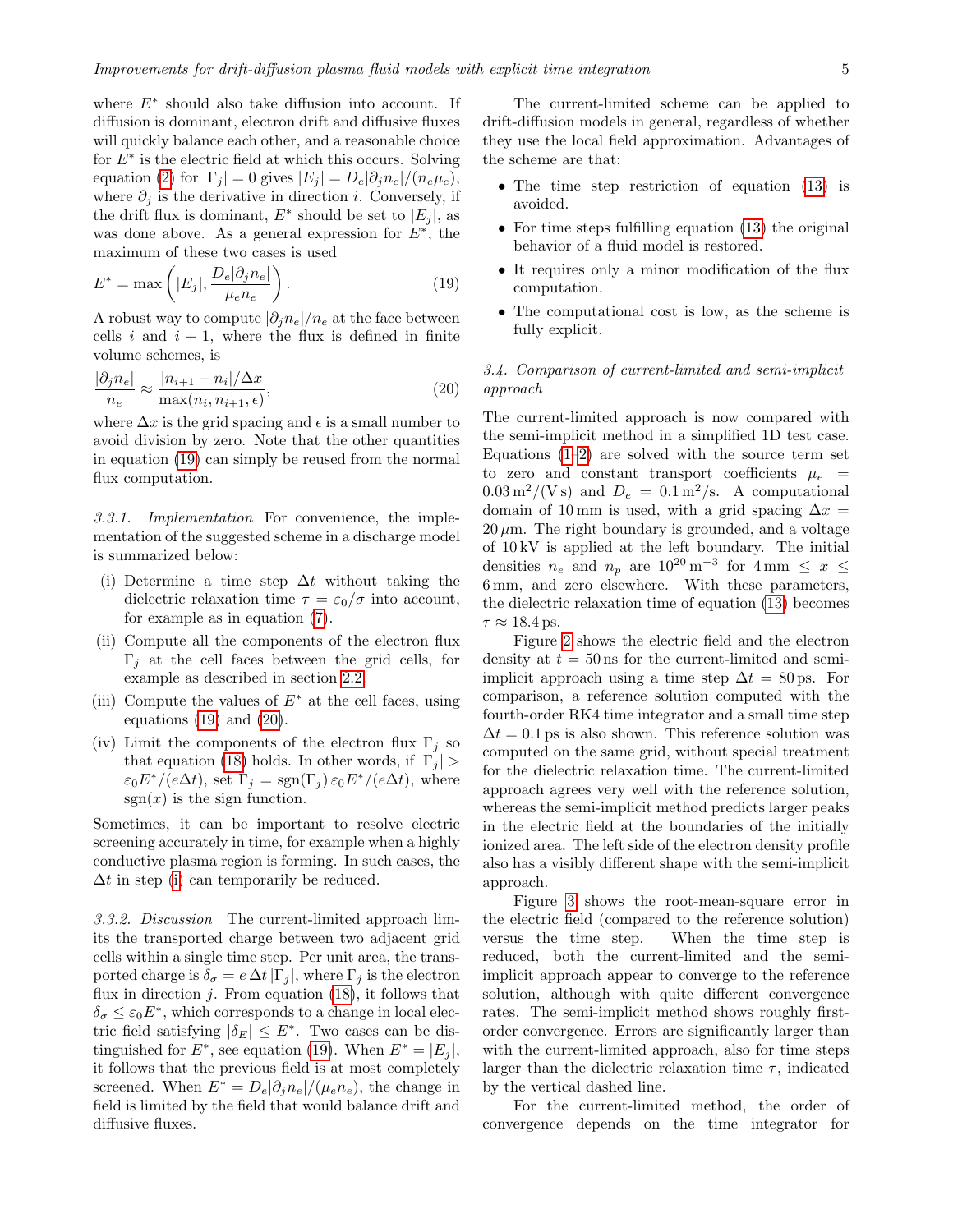

<span id="page-5-0"></span>Figure 2. Comparison of the semi-implicit approach with the new current-limited approach. Shown are the electric field (top) and the electron density (bottom) at  $t = 50$  ns for the test case described in section [3.4.](#page-4-3) For both approaches, a time step  $\Delta t = 80$  ps is used. A reference solution with a small time step is also shown. With the semi-implicit approach, the electric field has larger peaks at the boundary of the high-density region.

sufficiently small time steps. Two cases are shown: one with the second-order time integrator described in section [2.2,](#page-2-0) and one with a fourth-order accurate time integrator (RK4). For the latter method, the error saturates for the smallest time steps, which is probably due to numerical round-off errors. For time steps larger than  $\tau$ , the second and fourth order scheme behave similarly, which indicates that the limiting procedure is the main source of errors.

#### <span id="page-5-2"></span>3.5. Test in nitrogen

In this section, the current-limited approach is used in a more realistic test case in nitrogen at 1 bar and 300 K. Transport coefficients and the ionization source term are computed with Bolsig+ [\[29\]](#page-10-22) as function of the applied electric field, using Phelps' cross sections [\[30\]](#page-10-23). The same initial condition and grid are used as in section [3.4,](#page-4-3) but with an applied voltage of 40 kV. After



<span id="page-5-1"></span>Figure 3. A comparison of the convergence behavior of the semi-implicit and current-limited approaches for the test case described in section [3.4.](#page-4-3) Shown is the root-mean-square error (compared to the reference solution) in the electric field at  $t = 50$  ns versus the time step. For the current-limited approach, results are shown with a second-order and a fourth-order accurate time integrator, indicated by (2) and (4), respectively. The vertical dashed line indicates the dielectric relaxation time.

electric screening has taken place in the initial plasma region, the dielectric relaxation time is about  $\tau \approx 3$  ps. This value depends on the highest tabulated electron mobility (for the lowest electric field), which was here  $\mu_e \approx 0.186 \,\mathrm{m}^2/(\mathrm{Vs}).$ 

Figure [4](#page-6-1) shows the electron density and electric field in the system at several times. The solid lines show results with the current-limited approach and a fixed time step  $\Delta t = 20$  ps. The dashed lines show a reference solution, computed on the same numerical grid but with a small time step  $\Delta t = 0.1$  ps and a fourth-order time integrator (RK4). Visually, the current-limited results are almost identical to the reference solution, indicating that the approach also works well in more realistic test cases. The convergence to the reference solution is shown in figure [5.](#page-6-2) Second order convergence is obtained, which indicates that the current-limited approach does not affect the convergence of the time integration scheme.

#### 3.6. Relevance for discharge simulations

Avoiding the time step restriction due to the dielectric relaxation time  $\tau$  is beneficial when  $\tau$  becomes smaller than other time step constraints, in particular when  $\tau < \tau_{\text{CFL}}$ , see equation [\(7\)](#page-2-2). This can for example happen when:

- High-density low-pressure discharges are simulated, which have a high conductivity, see e.g. [\[13,](#page-10-6) [14\]](#page-10-7).
- A localized high-density and thus high-conductivity region is present, for example near an electrode or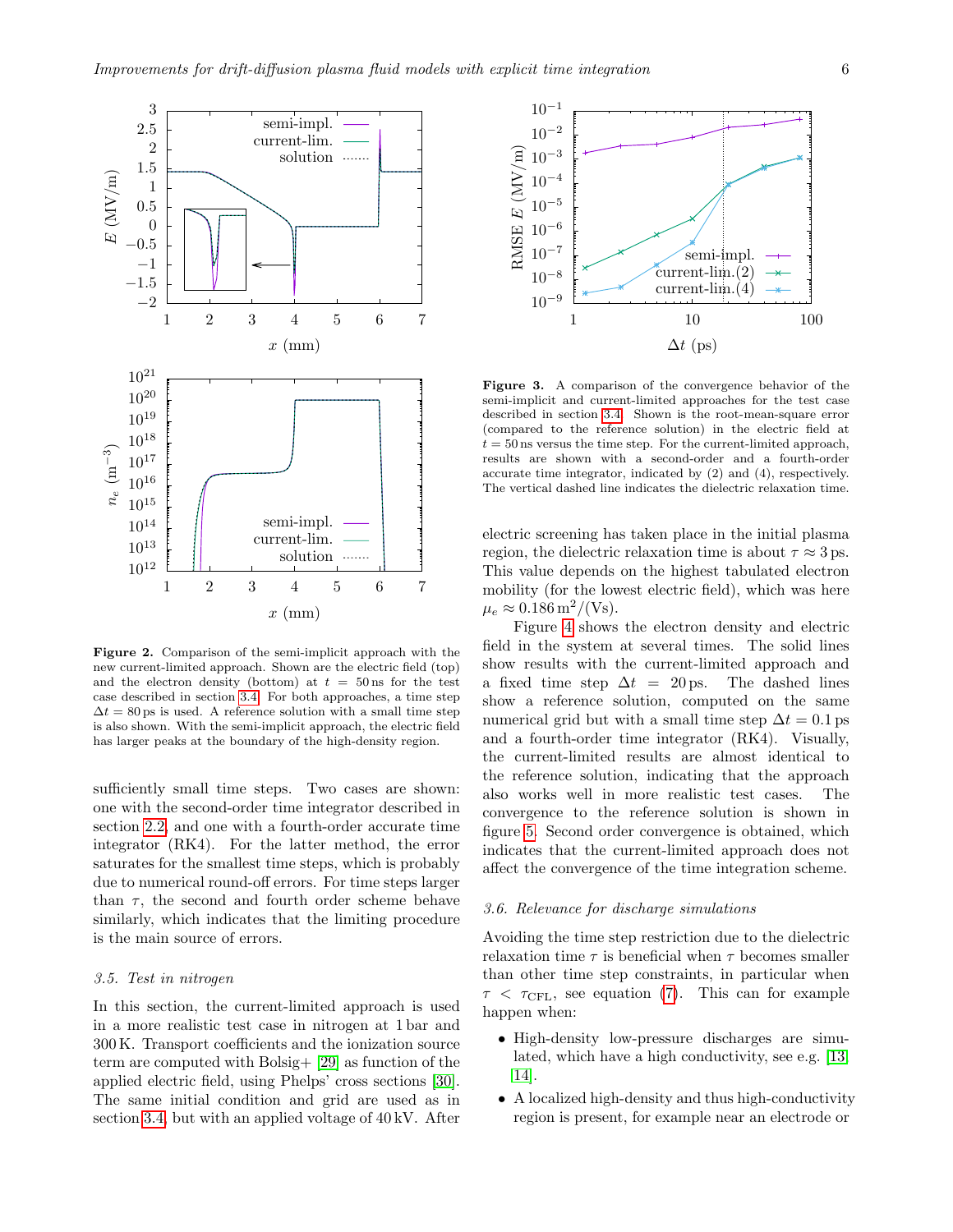

<span id="page-6-1"></span>Figure 4. Results of the current-limited approach (solid lines) for a test case in nitrogen, see section [3.5.](#page-5-2) Shown are the electric field (top) and the electron density (bottom) at several times. The dashed lines indicate a reference solution with a small time step  $\Delta t = 20$  ps.



<span id="page-6-2"></span>Figure 5. The convergence behavior of the current-limited approach for a test case in nitrogen, see section [3.5.](#page-5-2) Shown is the root-mean-square error (compared to the reference solution) in the electric field at  $t = 10$  ns versus the time step. The line indicates that second order convergence is obtained.

a dielectric material, see e.g. [\[31,](#page-10-24) [32\]](#page-10-25), or when streamer discharges stagnate [\[33\]](#page-10-26).

• The evolution of a conductive plasma is studied after the voltage has been turned off.

#### <span id="page-6-0"></span>4. Unphysical diffusion

The diffusive term in the electron flux of equation [\(2\)](#page-1-3) can sometimes lead to unphysical behavior, in particular when the diffusive flux has a component parallel to  $E$ . This can for example happen when there is an electrically screened region with a high electron density, bordered by a region without electrons where the electric field is above breakdown. In reality, electrons should quickly lose energy as they diffuse parallel to the electric field, so that they are effectively confined. However, a fluid model with the LFA does not capture these dynamics, and allows electrons to diffuse into the high-field region[§](#page-6-3). These electrons then start generating electron-impact ionization, since their ionization rate only depends on the local electric field.

This unphysical effect can for example occur when simulating streamer discharges close to dielectric surfaces [\[32,](#page-10-25) [34,](#page-10-27) [35\]](#page-10-28). The author has also encountered it in 3D simulations of branching streamer discharges [\[25\]](#page-10-18), in which some of the smaller branches stop to grow [\[33\]](#page-10-26).

Below, the unphysical behavior is first demonstrated in a test case. Several approaches to prevent the unphysical behavior are then discussed, and these approaches are compared in section [4.5.](#page-8-0)

#### <span id="page-6-4"></span>4.1. Test case

The unphysical behavior due to parallel diffusion is present in the test case of section [3.5,](#page-5-2) but it is not yet visible at  $t = 15$  ns in figure [4.](#page-6-1) To demonstrate the unphysical effect more clearly, simulations are here performed in a higher background field. A computational domain of 4 mm is used with a voltage difference of  $40 \text{ kV}$ , so that the background field of  $10 \,\mathrm{MV/m}$  points in the  $+x$ -direction. A grid spacing of  $\Delta x = 4 \,\mu \text{m}$  is used. Initially,  $n_e = n_p = 10^{20} \text{ m}^{-3}$  in the left half of the domain, and  $n_e = n_p = 0$  in the right half of the domain. As in section [3.5,](#page-5-2) the simulations are performed in nitrogen at 1 bar and 300 K.

The evolution of the electron density is shown in figure [6,](#page-7-0) which also includes results with half the grid spacing ( $\Delta x = 2 \mu m$ ). In both cases, electrons diffuse to the right of the original plasma boundary. When they enter the high-field region, they generate ionization, extending the plasma to the right. Using a finer grid spacing slows down the unphysical growth of the plasma, but does not prevent it. Not shown here

<span id="page-6-3"></span>§ Moreover, a strong parallel electric field will typically give a higher diffusion coefficient with the LFA.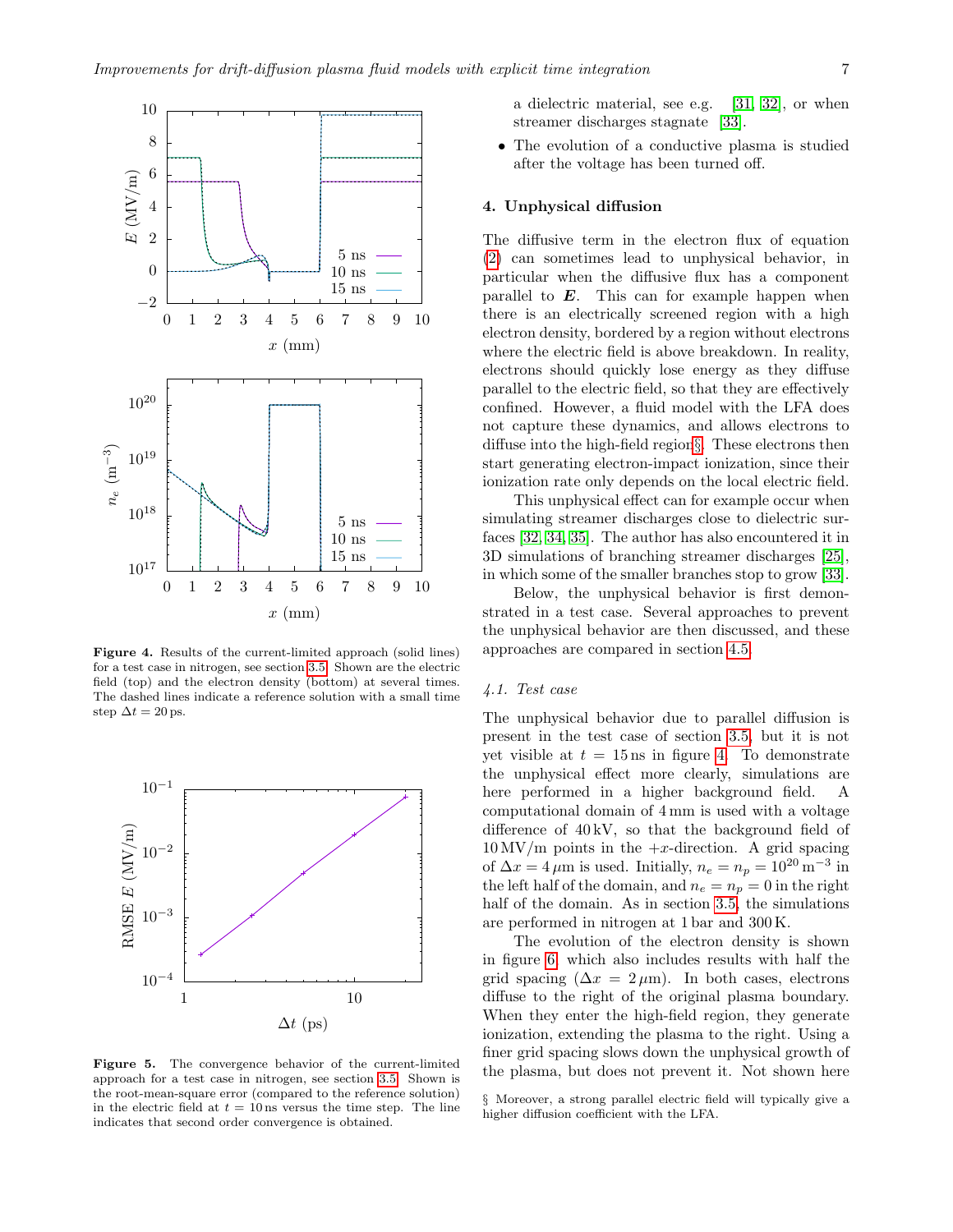

<span id="page-7-0"></span>Figure 6. Illustration of the unphysical growth of an ionized region parallel to the electric field, which here points to the right. In the standard DD-LFA model, electrons can diffuse into the high-field region on the right, where they generate impact ionization. The grid spacing for the top and bottom figure are  $4 \mu m$  and  $2 \mu m$ , respectively.

is the electric field, which is quickly screened in the left half of the domain [\[28\]](#page-10-21), after which it doubles in the right half of the domain. During the initial electric screening, the degree of ionization in the left half of the domain slightly increases.

# 4.2. Source term factor ( $f_{\epsilon}$  scheme)

The LFA typically becomes less accurate when there are strong density and/or field gradients [\[36,](#page-10-29) [37\]](#page-10-30). Soloviev and Krivtsov [\[34\]](#page-10-27) derived a correction factor  $f_{\epsilon}$  for the impact ionization term from the electron energy equation, which is here referred to as the  $f_{\epsilon}$ scheme. This factor can be written as

<span id="page-7-1"></span>
$$
f_{\epsilon} = 1 - \frac{\hat{E} \cdot \mathbf{\Gamma}^{\text{diff}}}{|\Gamma^{\text{drift}}|} = 1 + \frac{\hat{E} \cdot (D_e \nabla n_e)}{\mu_e n_e |E|},
$$
(21)

where  $\hat{E}$  is the electric field unit vector. Near a strong

density gradient such as shown in figure [6,](#page-7-0)  $f_{\epsilon}$  will go to zero, so that no unphysical ionization will take place. This happens because the advective and the diffusive flux balance each other, with the diffusive flux occurring parallel to  $E$ . Note that equation [\(21\)](#page-7-1) also gives reasonable results when the drift and diffusive fluxes do not completely cancel. For example, if the diffusive flux balances half the drift flux  $(\Gamma^{\text{diff}}$  =  $-\Gamma^{\text{drift}}/2$ , the result is  $f_{\epsilon} = 1/2$ .

A downside of using equation [\(21\)](#page-7-1) is that the original model formulation is modified, also in regions where there are no unphysical effects due to diffusion. Another issue is how to compute  $f_{\epsilon}$  numerically. If the right-most expression of equation [\(21\)](#page-7-1) is used, there are two problems. First, quantities such as  $n_e$ , E and  $\nabla n_e$  are not all defined at the same location in a numerical grid cell, so that some type of interpolation or averaging is required. Second, since both  $n_e$  and E can be small (or even zero), the division can be problematic. However,  $f_{\epsilon}$  can robustly be computed at a cell face if the electron flux is used. In 1D, equation [\(21\)](#page-7-1) can then be implemented as

$$
f_{\epsilon} = 1 - \frac{\text{sgn}(E)\,\Gamma^{\text{diff}}}{\text{max}(|\Gamma^{\text{drift}}|, \epsilon)},\tag{22}
$$

where all quantities are defined at the cell face,  $sgn(x)$ is the sign function, and  $\epsilon$  is a small number to avoid division by zero. In 2D or 3D, the term  $sgn(E) \Gamma^{\text{diff}}$ would be replaced by  $\hat{E}_j \Gamma^{\text{diff}}_j$ , where  $\hat{E}_j$  is the  $j^{\text{th}}$ component of the electric field unit vector, and  $|\Gamma^{\text{drift}}|$ would be replaced by  $|\Gamma_j^{\text{drift}}|$ .

When  $f_{\epsilon}$  is computed at cell faces, it makes sense to also evaluate the source term at cell faces, so that equation [\(6\)](#page-2-3) becomes

<span id="page-7-2"></span>
$$
S_i = \left(\bar{\alpha}_L f_{\epsilon,L} |\Gamma_L^{\text{drift}}| + \bar{\alpha}_R f_{\epsilon,R} |\Gamma_R^{\text{drift}}|\right)/2,\tag{23}
$$

where the subscripts  $L$  and  $R$  indicate values on the left and right face of the cell. In this paper, the  $f_{\epsilon}$  scheme is implemented according to equation [\(23\)](#page-7-2). Alternatively, it is also possible to approximate  $f_{\epsilon}$  at the cell center, for example as

$$
f_{\epsilon} = 1 - \frac{\text{sgn}(E_L)\Gamma_L^{\text{diff}} + \text{sgn}(E_R)\Gamma_R^{\text{diff}}}{|\Gamma_L^{\text{drift}}| + |\Gamma_R^{\text{drift}}| + \epsilon}
$$

after which the standard source term of equation [\(5\)](#page-2-4) can be used.

,

Note that  $f_{\epsilon}$  can in principle become negative, which would be unphysical. Here  $f_{\epsilon}$  is set to zero in such cases. Similarly,  $f_{\epsilon}$  can be restricted to be at most one, to prevent an increase in the source term.

# 4.3. Source term from flux (FFS scheme)

The source term in equation [\(3\)](#page-1-1) can also be approximated by the full electron flux

<span id="page-7-3"></span>
$$
S = \bar{\alpha}\mu_e |E|n_e = \bar{\alpha} |\Gamma^{\text{drift}}| \approx \bar{\alpha} |\Gamma|,\tag{24}
$$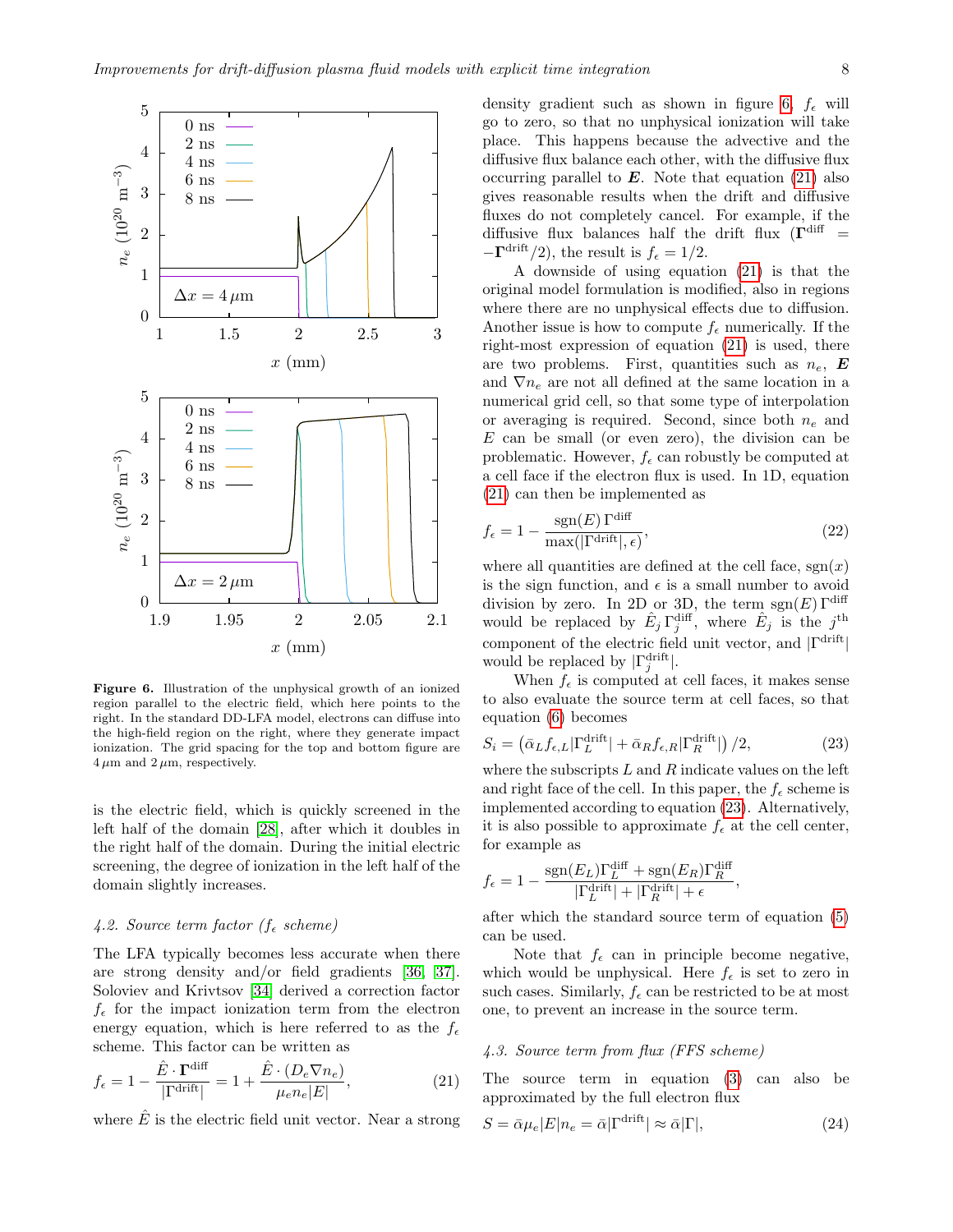where  $\Gamma$  is given by equation [\(2\)](#page-1-3). This approach is here referred to as the FFS (Full Flux Source) scheme. The FFS scheme has a similar effect as the factor introduced in equation [\(21\)](#page-7-1). When the advective and diffusive fluxes balance each other, the source term is zero. The effective factor introduced in equation [\(24\)](#page-7-3) is  $g = |\Gamma|/|\Gamma^{\text{drift}}|$ . When the advective and diffusive flux are (anti-)parallel, which is always the case in 1D, it follows that  $g = f_{\epsilon}$ . For example, when the fluxes are in opposite directions  $g = 1 - |\Gamma^{\text{diff}}|/|\Gamma^{\text{drift}}|$ , just as for equation [\(21\)](#page-7-1). In general 2D or 3D cases,  $g \neq f_{\epsilon}$ . When the advective and diffusive flux are orthogonal,  $g = \sqrt{1 + (|\Gamma^{\text{diff}}|/|\Gamma^{\text{drift}}|)^2}$ , whereas  $f_{\epsilon}$  = 1. However, in such cases the diffusive flux is typically small compared to the advective flux, so that  $q \approx$  $1 + (|\Gamma^{\text{diff}}|/|\Gamma^{\text{drift}}|)^2/2 \approx 1.$ 

Compared to equation [\(21\)](#page-7-1), there is less physical motivation for equation [\(24\)](#page-7-3). Both approaches have the drawback that the original model formulation is changed. However, numerically equation [\(24\)](#page-7-3) is easier to implement than equation [\(21\)](#page-7-1), since the electron flux is readily available. The source term can be computed similar to equation [\(6\)](#page-2-3), so that in 1D it is given by

$$
S = \left(\bar{\alpha}_L|\Gamma_L| + \bar{\alpha}_R|\Gamma_R|\right)/2,\tag{25}
$$

where  $\Gamma_L$  and  $\Gamma_R$  are the flux through the left and right face of the cell. Finally, note that equation [\(24\)](#page-7-3) can be modified so that it does not increase the source term by replacing  $|\Gamma|$  with  $\min(|\Gamma^{\text{drift}}|, |\Gamma|)$ .

#### <span id="page-8-1"></span>4.4. Limiting parallel diffusion

With the above two methods, the source term is modified next to a strong density gradient. This prevents electrons that have diffused across the gradient from generating new ionization. Another approach could be to limit diffusion parallel to the electric field, which can be implemented as:

if  $\Gamma_j^{\text{diff}} E_j > 0$  and  $|E_j| > E_{\text{lim}}$  then set  $\Gamma_j^{\text{diff}} = 0$ .

Or in words: if the  $j<sup>th</sup>$  component of the diffusive flux points in the same direction as  $E_i$ , and if  $|E_i|$  exceeds some threshold  $E_{\text{lim}}$ , set the diffusive flux to zero. By setting  $E_{\text{lim}}$  to the critical field, above which the net ionization rate is positive, electrons cannot diffuse into a region where they generate ionization.

Advantages of this approach are that only the diffusion equation has to be modified and that the implementation is relatively simple. However, there are also some downsides. As long as the electron density is not strictly zero, ionization continues to occur when the field is above breakdown. For the implementation described above, it is also necessary to evaluate the source term using the electron drift flux, as in equation [\(6\)](#page-2-3). Otherwise, electrons can diffuse in from one of the



<span id="page-8-2"></span>Figure 7. Comparison of methods to address unphysical diffusion, showing the electron density at  $t = 8$  ns for the test case described in section [4.1.](#page-6-4) The  $f_{\epsilon}$  curve corresponds to equation [\(21\)](#page-7-1), the  $FFS$  curve to equation [\(24\)](#page-7-3) and the D curve to the diffusion-limited approach described in section [4.4.](#page-8-1) The  $f_{\epsilon}$  and FFS scheme give identical results. All methods prevent unphysical growth of the discharge to the right.

cell faces (with a low field), and generate ionization at the cell center due to a high field on the other cell face.

# <span id="page-8-0"></span>4.5. Comparison of the schemes

In figure [7,](#page-8-2) the effect of the three approaches described above is compared. Applied to the half-ionized domain test case described in section [4.1,](#page-6-4) the results at  $t =$ 8 ns show no unphysical propagation to the right. As expected, equation [\(21\)](#page-7-1) and equation [\(24\)](#page-7-3) give identical results in 1D. With the diffusion-limited approach, the electron density drops to zero more rapidly. From this 1D test, it cannot be concluded which scheme will perform best for general 2D and 3D cases; this question is left for future work.

In this paper, several approaches have been described for computing the ionization source term. Their effect on a developing discharge is illustrated in figure [8,](#page-9-6) which shows results for four cases:

- A standard DD-LFA model, using equation [\(5\)](#page-2-4) as the source term
- A DD-LFA model that uses the drift flux for the source term, see equation [\(6\)](#page-2-3)
- The  $\epsilon$  and FFS schemes (which give identical results)
- The  $\epsilon$  and FFS schemes, modified such that they do not increase the ionization rate

The same computational domain and gas as in section [4.1](#page-6-4) are used, but with 30 kV applied voltage. Initially,  $n_e = n_p = 10^{10} \,\mathrm{m}^{-3}$  for  $2.95 \,\mathrm{mm} \le x \le 3.05 \,\mathrm{mm}$ , and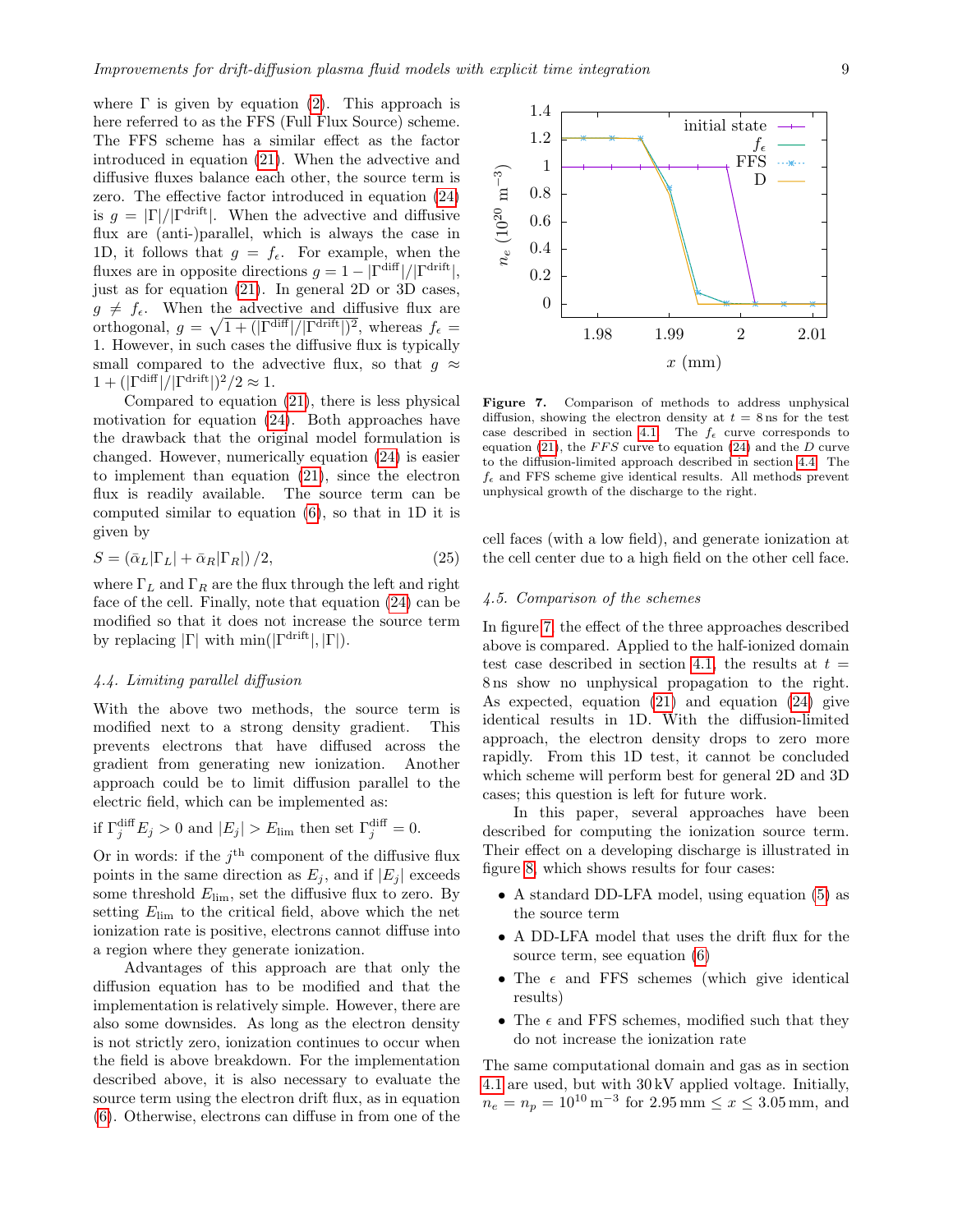

<span id="page-9-6"></span>Figure 8. Comparison of several methods to compute the ionization source term for the test case described in section [4.5.](#page-8-0) The electron density at  $t = 3$  ns is shown. Using equation [\(5\)](#page-2-4) for the source term (labeled standard) produces almost the same results as equation [\(6\)](#page-2-3) (labeled drift-flux). The  $f_{\epsilon}/\text{FFS}$  schemes can increase the source term, which causes the discharge to propagate slightly faster. When the source is limited (so that it does not exceed its 'normal' value) this effect disappears, as indicated by the dashed line.

zero elsewhere. All simulations were performed with a fixed time step  $\Delta t = 3$  ps.

With the  $\epsilon$ /FFS schemes, the source term on the right side of the discharge is reduced, leading to a smaller extension in this direction. Conversely, these schemes increase the source term on the left side, leading to faster leftward propagation than with the standard model. Having a higher ionization rate in front of the discharge physically makes sense [\[20\]](#page-10-13), but the changes introduced by equations [\(21\)](#page-7-1) and [\(24\)](#page-7-3) are not necessarily the best way to correct for this. When the  $\epsilon$ /FFS schemes are modified so that they do not increase the source term, the results are in good agreement with the standard model for the leftward propagation. Finally, figure [8](#page-9-6) shows that equation [\(5\)](#page-2-4) and equation [\(6\)](#page-2-3) give almost the same results for this test case.

#### 5. Summary and discussion

The main contributions of the present paper are:

• A new explicit approach to avoid the dielectric relaxation time step restriction was presented in section [3.](#page-3-0) Compared with the existing semi-implicit method, the new current-limited approach is faster, simpler to implement, does not reduce the order of accuracy of the time integrator, and it reverts to the original model for sufficiently small time steps. The proposed current-limited approach can be used with different types of plasma fluid models.

- With the local field approximation, unphysical effects can occur when there is diffusion parallel to the electric field. Several methods to avoid this were compared in section [4.](#page-6-0) An existing approach [\[34\]](#page-10-27) was compared with two new approaches. All methods could prevent the unphysical effects in 1D.
- Different methods for implementing the ionization source term were described, as well as implementation details for the approaches listed above. General implementation aspects for explicit driftdiffusion fluid models were also discussed.

The methods described here are particularly relevant for the simulation of pulsed discharges near dielectrics and electrodes. Near such boundaries, there can be high electron densities, strong electric fields, and strong spatial gradients in both quantities, see e.g. [\[32\]](#page-10-25). For simplicity, tests were here performed in 1D, although the described methods can also be used in 2D and 3D. Performing these 2D and/or 3D tests is an important next step that is left for future work. For the unphysical effects due to diffusion, it would also be interesting to investigate the effect of using an energy equation instead of the local field approximation.

#### Acknowledgments

JT was supported by fellowship 12Q6117N from Research Foundation – Flanders (FWO) and by the State Key Laboratory of Electrical Insulation and Power Equipment (EIPE18203). Robert Marskar is acknowledged for pointing out reference [\[34\]](#page-10-27).

#### Software availability

The source code of the simulation software used in this paper is available at: [https://gitlab.com/](https://gitlab.com/MD-CWI-NL/streamer_1d) [MD-CWI-NL/streamer\\_1d](https://gitlab.com/MD-CWI-NL/streamer_1d) and [https://github.com/](https://github.com/jannisteunissen/semi_implicit_fluid) [jannisteunissen/semi\\_implicit\\_fluid](https://github.com/jannisteunissen/semi_implicit_fluid).

#### References

- <span id="page-9-0"></span>Gogolides E and Sawin H H 1992 J. Appl. Phys. 72 18
- <span id="page-9-1"></span>[2] Dujko S, Markosyan A H, White R D and Ebert U 2013 J. Phys. D: Appl. Phys. 46 475202 ISSN 1361-6463
- <span id="page-9-2"></span>[3] Alves L L, Bogaerts A, Guerra V and Turner M M 2018 Plasma Sources Science and Technology 27 023002 ISSN 1361-6595
- <span id="page-9-3"></span>[4] Luque A and Ebert U 2012 Journal of Computational Physics 231 904–918 ISSN 00219991
- <span id="page-9-4"></span>[5] Bagheri B, Teunissen J, Ebert U, Becker M M, Chen S, Ducasse O, Eichwald O, Loffhagen D, Luque A, Mihailova D and al e 2018 Plasma Sources Science and Technology 27 095002 ISSN 1361-6595
- <span id="page-9-5"></span>[6] Marskar R 2019 Journal of Computational Physics 388 624–654 ISSN 00219991